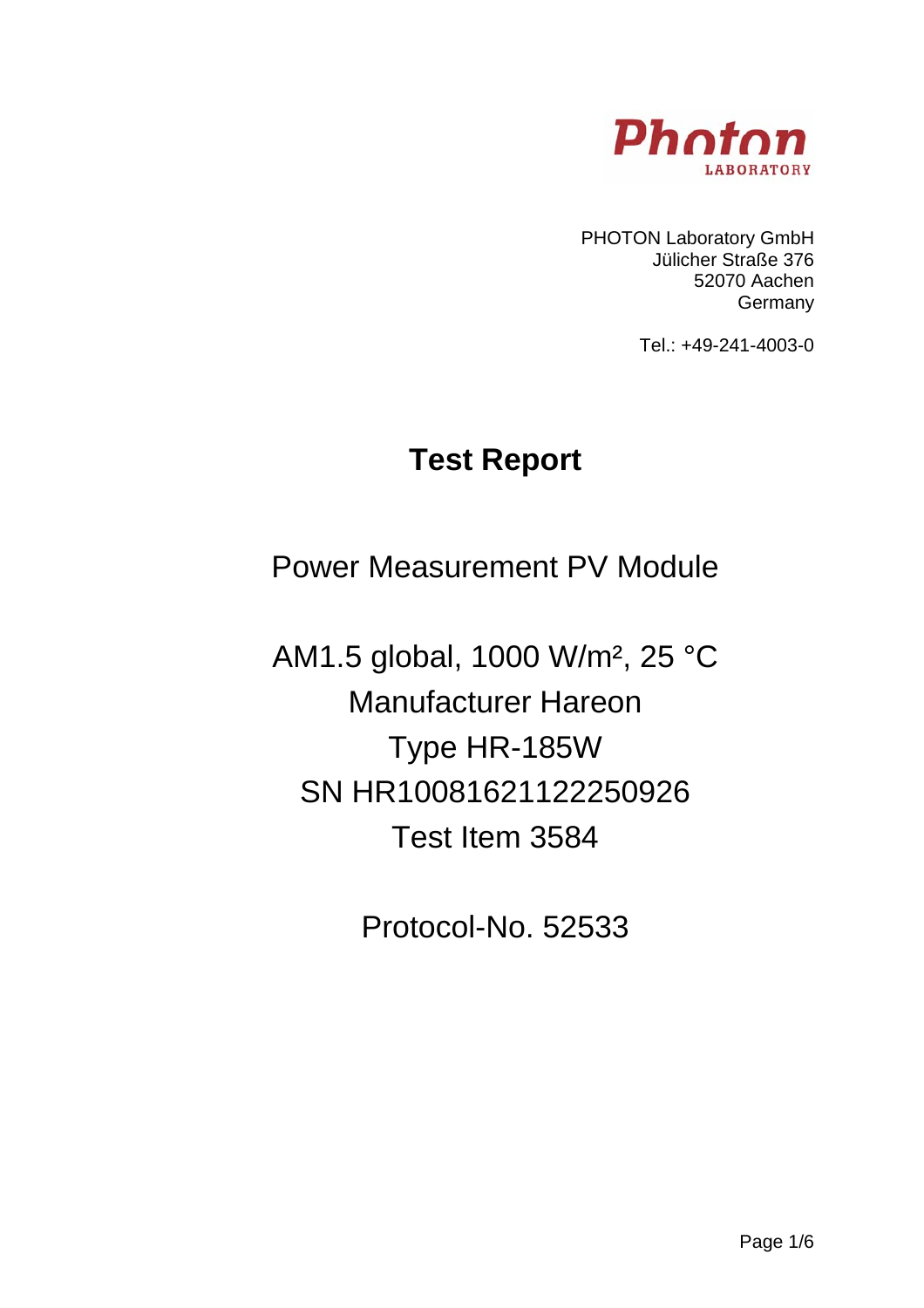

## **Measurement Results**

| 3584                |
|---------------------|
| Hareon              |
| <b>HR-185W</b>      |
| HR10081621122250926 |
| yes                 |
| 10/20/2010 11:44:30 |
|                     |

|                                         | Label<br>parameters | <b>Test</b><br>results | <b>Difference</b><br>absolute | <b>Difference</b><br>relative |
|-----------------------------------------|---------------------|------------------------|-------------------------------|-------------------------------|
| Maximum output power Pmpp <sup>1)</sup> | W<br>185            | 193.089W               | 8.089W                        | 4.37 %                        |
| Maximum output voltage Vmpp             | 36.00<br>V          | 36.983 V               | 0.983V                        | 2.73 %                        |
| Maximum output current Impp             | 5.14 A              | 5.221 A                | 0.081A                        | 1.58 %                        |
| Open circuit voltage Voc                | 45.00<br>V          | 45.099 V               | 0.099V                        | 0.22%                         |
| Short circuit current Isc               | 5.40<br>A           | 5.583 A                | 0.183A                        | 3.38 %                        |
| Module efficiency η <sub>module</sub>   | n/a                 | 15.125%                | n/a                           | n/a                           |
| Cell efficiency η <sub>cell</sub>       | n/a                 | 17.163%                | n/a                           | n/a                           |
| Fill Factor FF                          | 9/2<br>76.15        | 76.693%                | $0.545$ PP $\check{ }$        | 0.72%                         |

\*PP = Percentage Points

<sup>1</sup> Measured uncertainty for maximum output power:  $+/- 3 \%$ 

 $2$  Calculated by other labeled data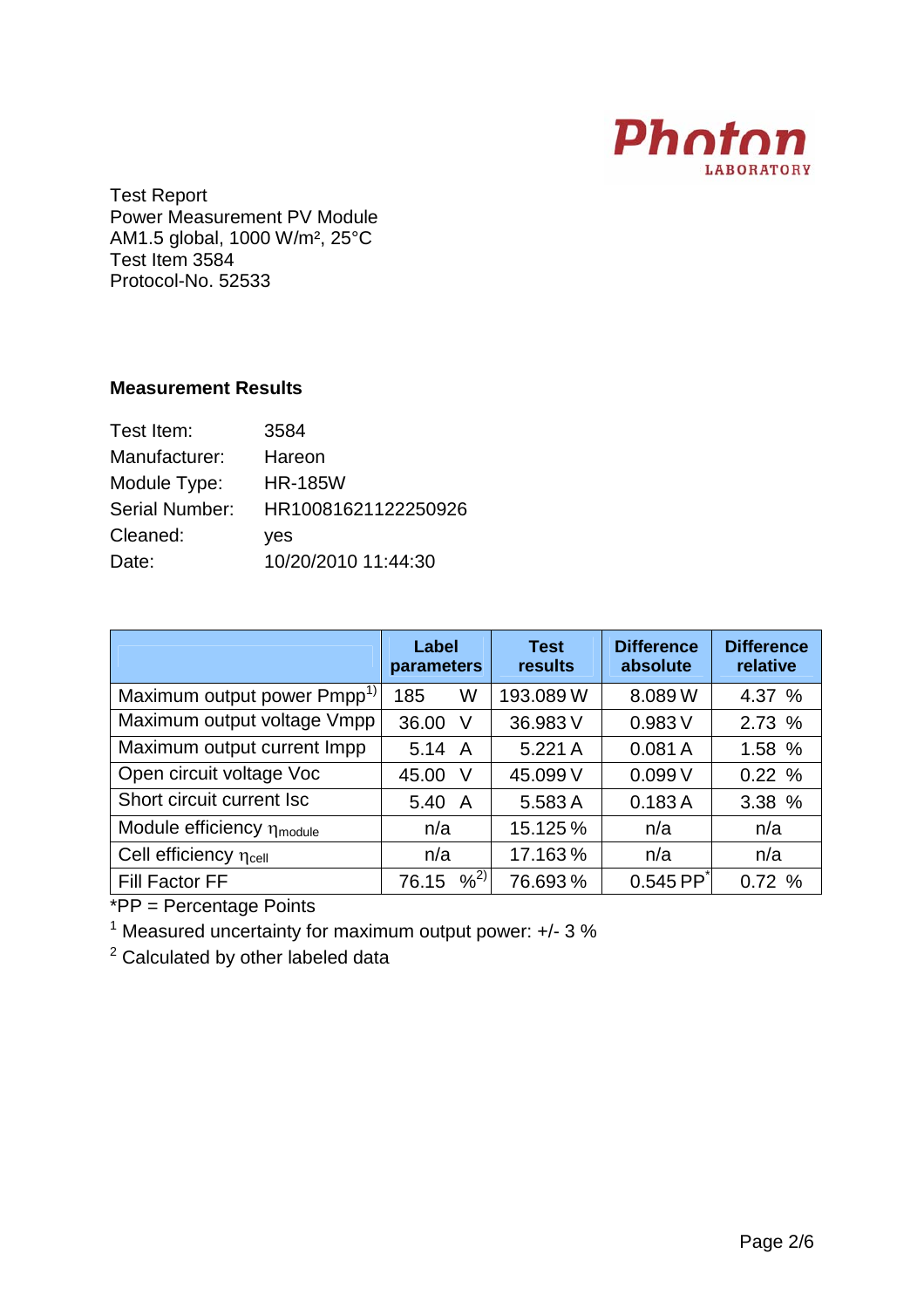

#### **Module Parameters**

|                        | Data by customer    | Data by Photon |
|------------------------|---------------------|----------------|
| Test item:             |                     | 3584           |
| Manufacturer:          | Hareon              |                |
| Module type:           | <b>HR-185W</b>      |                |
| Serial number:         | HR10081621122250926 |                |
| Dimensions:            | 1580 x 808 x 45 mm  |                |
| Weight:                | 16 kg               |                |
| Cell technology:       | mono-crystalline-Si |                |
| Series Cells:          |                     | 72             |
| <b>Parallel Cells:</b> |                     | 1              |

#### **Measurement Parameters**

| Standard:           | IEC 60904-3                                         |
|---------------------|-----------------------------------------------------|
| Sun simulator:      | Pasan Sun Simulator IIIb MFG 502 (Class A)          |
| Power Meter:        | Pasan Ref. BV 66                                    |
| Monitor cell:       | MTP 2676-4                                          |
| Module Temperature: | $24.3^{\circ}$ C                                    |
| Irradiation:        | 1002 W/m <sup>2</sup>                               |
| Correction:         | Results corrected to 25°C and 1000 W/m <sup>2</sup> |
|                     | No spectral mismatch correction                     |
| Operator:           | Dipl.-Ing. René Düpont                              |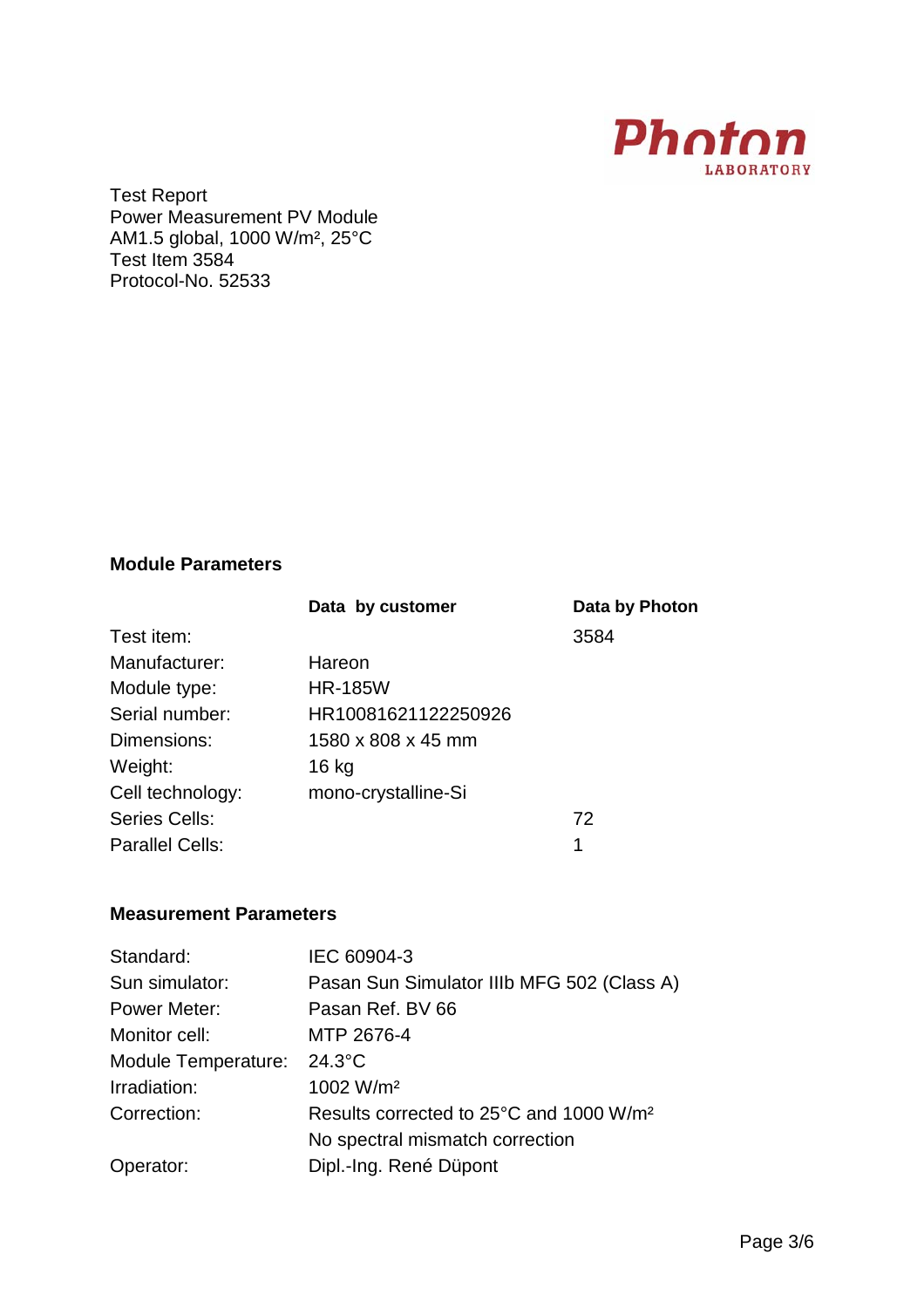

### **I-V-Record**

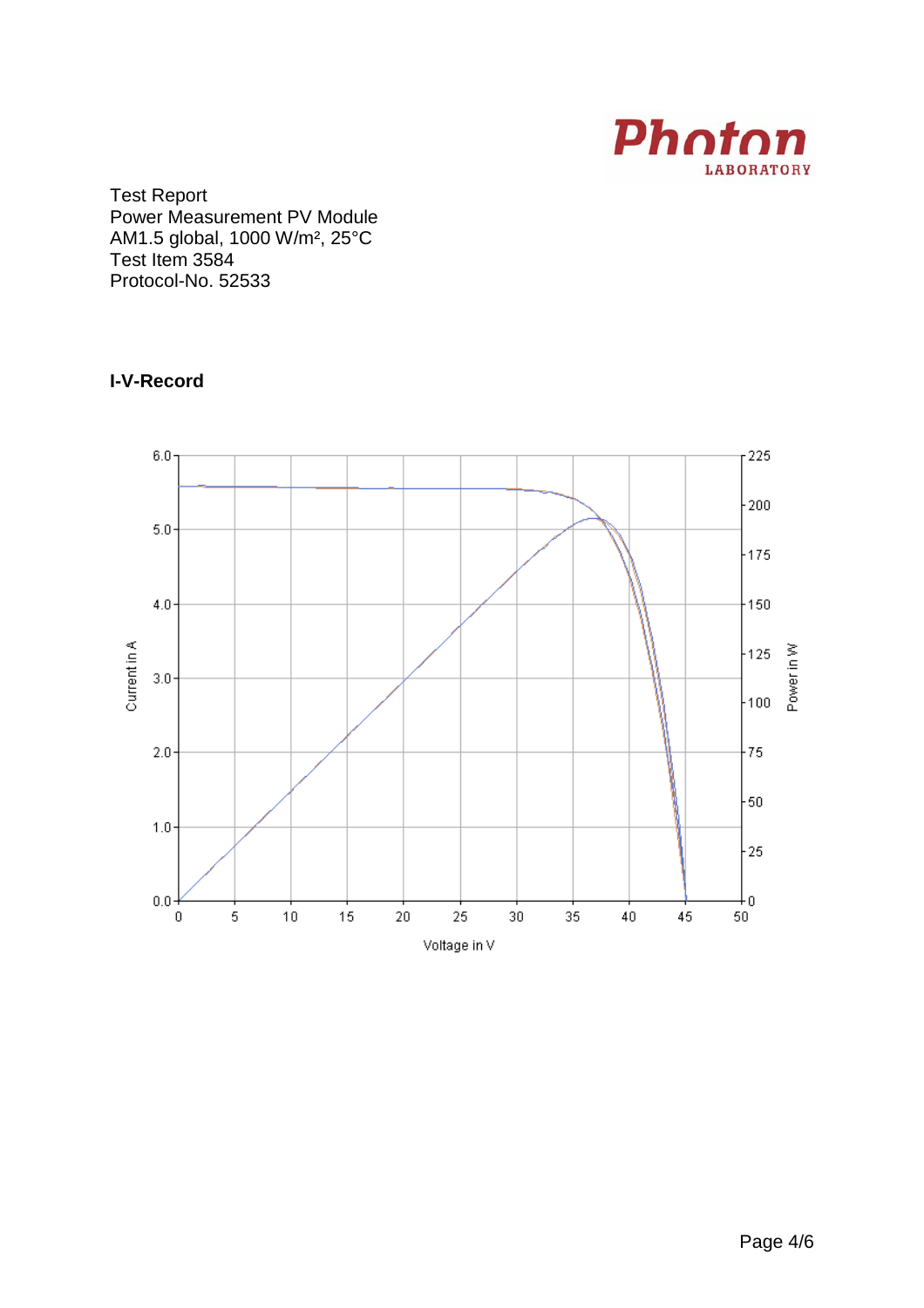

## **Module Temperature Uniformity**